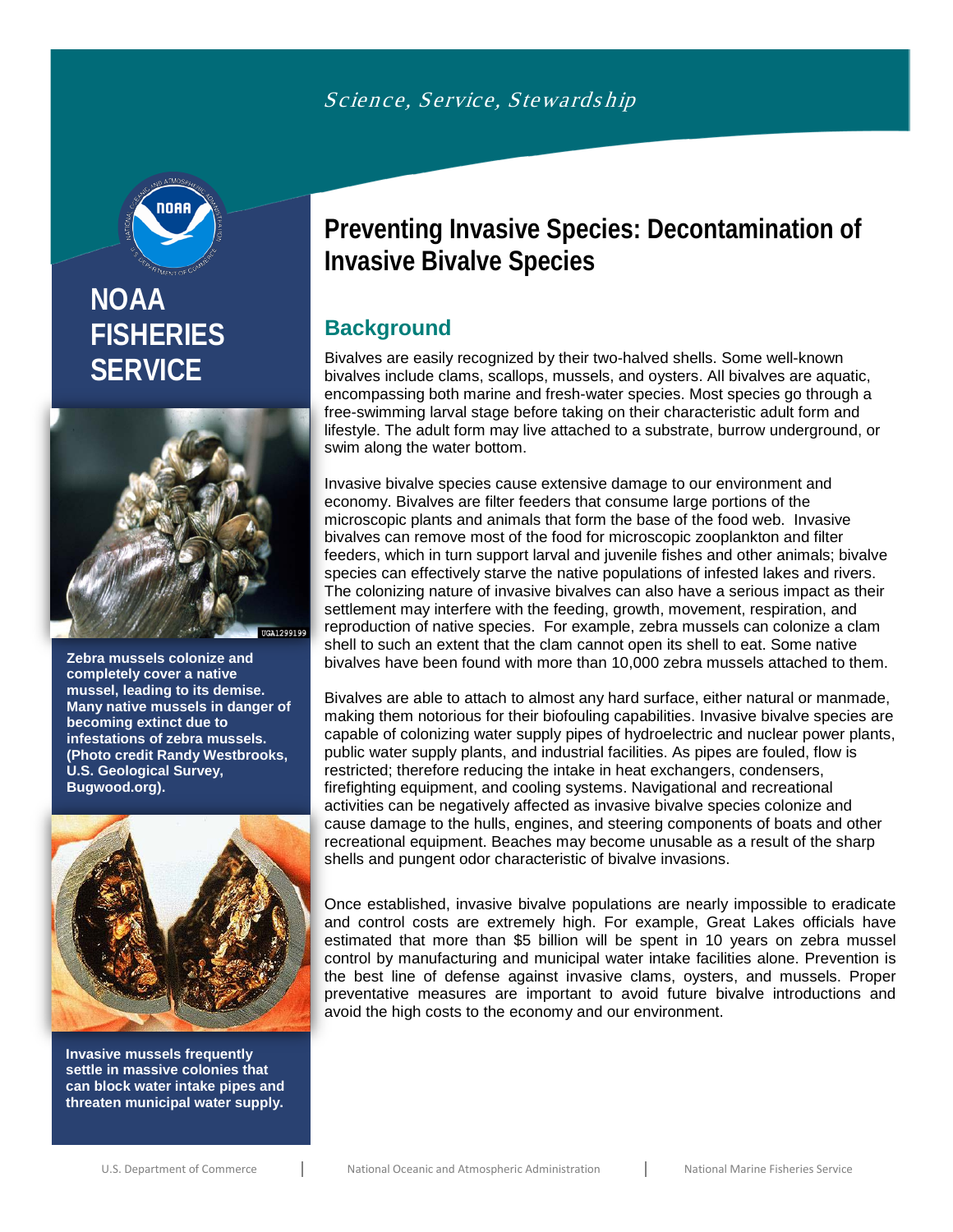

**NOAA Habitat Program Conserving Habitats for the Future** 

### **Decontamination Methods**

Although numerous bivalve species have been introduced into the United States, scientific studies are needed to evaluate the effectiveness of control measures on specific species. The following decontamination methods pertain to the prevention of zebra and quagga mussels (*Dreissena polymorpha* and *D. bugensis*); however, preliminary studies have suggested that the recommendations listed below may also be effective in preventing the spread of other bivalve species.

In areas where invasive bivalve species are known to exist, *always* fully inspect and clean all vehicles and equipment used in water before transport into or out of the project site. In addition to adults, veligers (the immature bivalve life stage) can also attach to watercraft hulls, trailers, ropes, or other objects that come into contact with an infested water body. Since the veliger is microscopic, do not rely on visual inspection alone as they cannot be seen with the naked eye. Veligers are detectable only by feeling along all surfaces and inside holes and crevices. On a smooth surface, veligers will feel gritty, like sandpaper. As the veliger grows, it may become visible to the unaided eye, appearing as a speck.



Veligers can attach to anything that comes into contact with an infested waterbody. Since the veliger is microscopic, do not rely on visual inspection alone as they cannot be seen with the naked eye. (Photo credit: Ontario Ministry of Natural Resources)

### *Hot Water, High-Pressure Washing (Recommended for watercraft, trailers, and large equipment)*

Using hot water, high-pressure washing is the most widely accepted method of cleaning invasive bivalves from surfaces. The combination of lethal temperature water, combined with the mechanical action of high pressure is very effective. Temperatures of 140°F are all believed to be 100 percent effective against all zebra and quagga mussel life stages; however higher temperatures (>160°F) may be necessary for thicker-shelled organisms, such as oysters. The following measures are recommended:

- Use a power washer unit that is capable of applying a flow rate of at least four gallons per minute with a nozzle pressure of 3,000 pounds per square inch, and able to supply water at 140 °F (or hotter) at the surface point of contact.
- To begin cleaning, reduce the nozzle water pressure by adjusting the power washer or using reduced pressure attachments. Do not attempt to remove or detach organisms from the surface using high water pressure at this point; the goal in this step is to kill the adults with hot water while they remain attached to the surface.
- Rinse the entire surface to be treated with heated water for at least 30 seconds; the exposure time at 140- 160°F is needed to effectively kill all life stages. To achieve this surface temperature, the operator may have to spray the surface for one to three minutes, depending on the size of the working area and the material composition of the surface. A hand-held infrared thermometer can be used to verify the surface temperature.
- After achieving a surface temperature of 140-160°F for 30 seconds, maintain a hot water temperature and increase the nozzle pressure high enough to detach organisms from the surface. Continue treatment on all exposed surfaces of the equipment.
- Finally, use a flushing attachment at reduced pressure to rinse all hard to reach areas and areas where high pressure may damage the equipment. Maintain a hot water contact time of two to three minutes within these areas to ensure that all individuals are killed on the surface, since it may not be possible to remove them from hidden or sensitive areas.
- This treatment should be performed in a staging area designated for cleaning operations. Water runoff must be managed with the use of berms or other containment systems to prevent the spread of contaminated materials outside of the washdown location.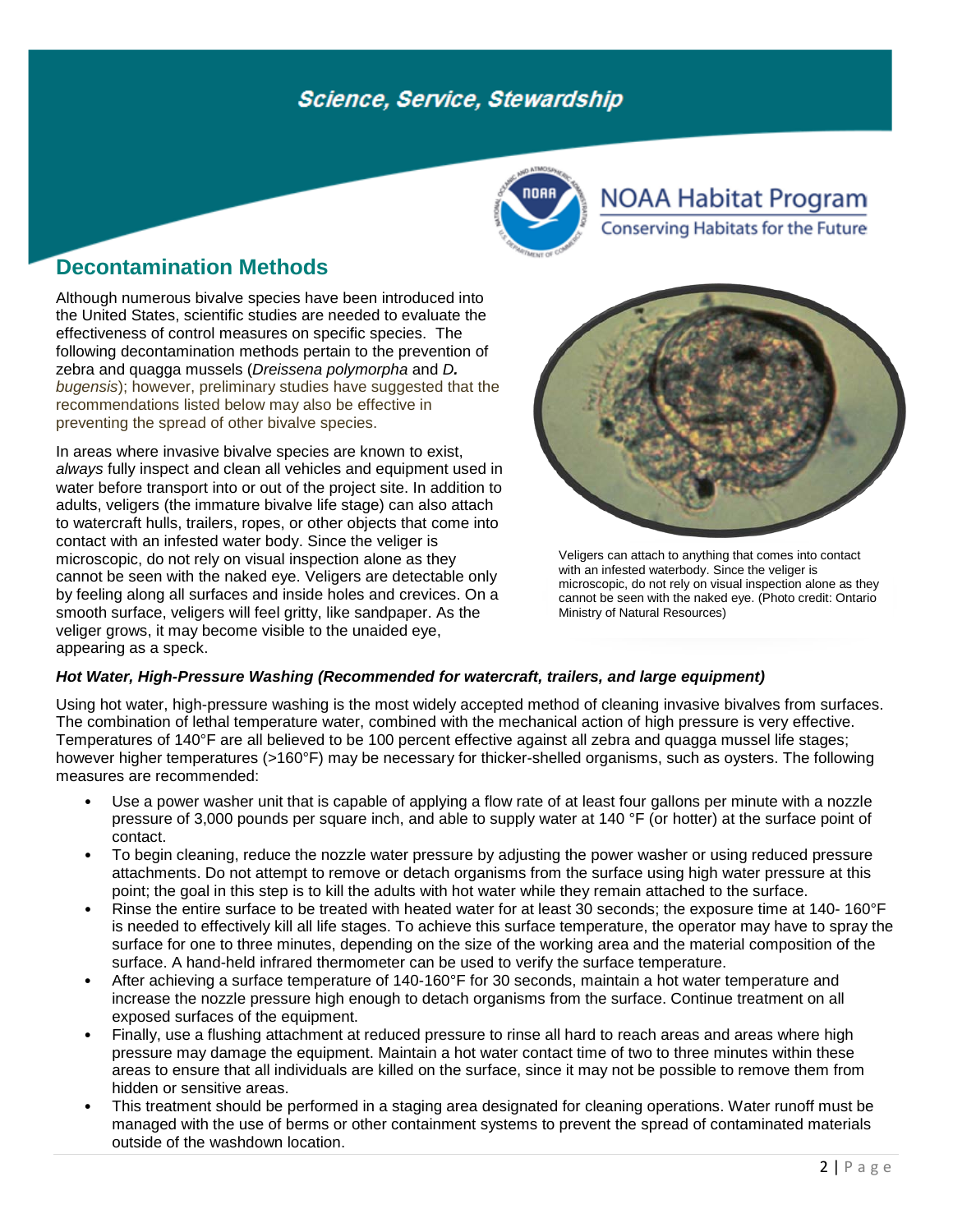

# **NOAA Habitat Program**

Conserving Habitats for the Future

### *Thermal Decontamination (Recommended for field equipment and engines)*

- Heating is generally regarded by most authorities as the most effective and easy to use of the control methods. The use of steam, autoclaving, or boiling to achieve temperatures of 140°F are all believed to be 100 percent effective against all zebra and quagga mussel life stages; however higher temperatures (>160°F) may be necessary for thicker-shelled organisms, such as oysters.
- Water temperature used during hot water washing or rinsing must be maintained at >140-160ºF at surface contact for one to three minutes' exposure time to bring the surface temperature up to 140-160°F for 30 seconds. Use a hand-held infrared temperature reader to verify surface temperature.
- It is possible for bivalves to live inside the cooling system of watercraft engines and become a source of contamination when it is operated in un-infested waters. Veligers can enter the engine through the cooling water intake, become attached inside the system, and grow into adults.
- For engine decontamination: at the water jacket, transfer the engine heat to the cooling water. By transferring the engine heat to at least 140 °F, the circulating cooling water is on the "hot" side of the cooling system—from the water jacket to the water outlet ports—where the heated cooling water should kill any organisms present.
- Running a chemical solution, such as a bleach solution, through an engine to decontaminate it may violate the terms of the engine's warranty, or otherwise damage the engine. Chemical treatments on engines are **not** recommended, unless specified by the manufacturer. Further, chemical treatments are not effective for engine decontamination because adults are able to sense a toxic external environment and close up for extended periods of time.

#### *Desiccation*

Desiccation is effective if sufficient time is allowed. Drying times capable of killing bivalves vary according to the month of the year, location, and relative humidity. For example, many species can survive five days out of water in hot weather and up to 30 days in cool, wet weather. (Drying time for specific locations can be calculated at: [http://www.100thmeridian.org/Emersion.asp.](http://www.100thmeridian.org/Emersion.asp)) No single drying time



Invasive bivalves can be transported via boat hulls, motors, ballast water, live bait and other gear, including clothing. Thoroughly inspect, clean, and dry all of equipment that contacts the water (Photo credit: University of Nevada)



To prevent further invasions of invasive mussels, all watercraft and equipment must be fully inspected and decontaminated before transport into or out of the project site. (Photo credit: California Parks Companies).

estimate can ensure a complete kill for all situations and a complete inspection should always be preformed prior to entering a new waterbody.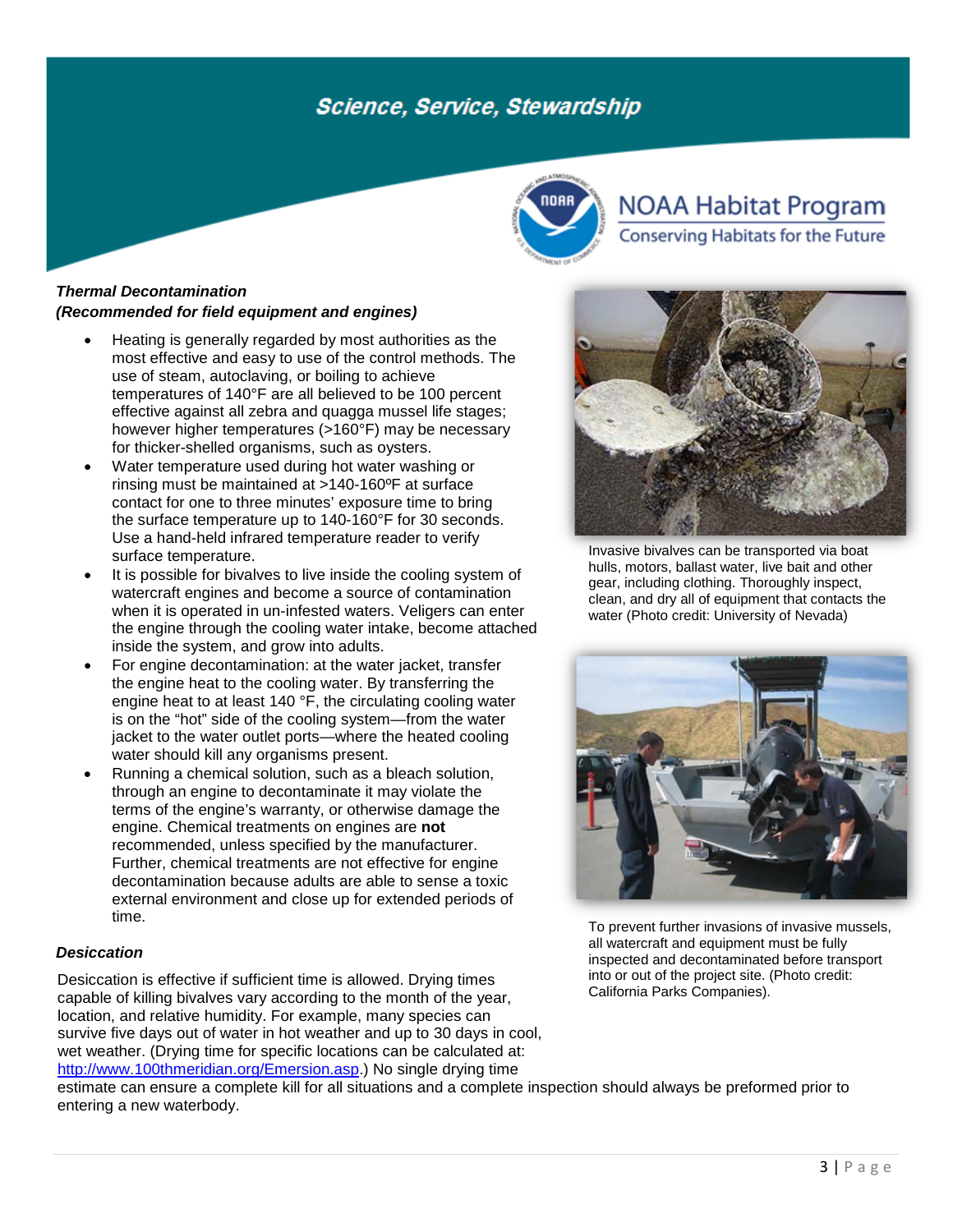

# **NOAA Habitat Program**

Conserving Habitats for the Future



The successful use of chemical decontamination depends on the species' life stage, the type of decontamination chemical, the concentration used, and the contact time. Adult bivalves can close up and survive for extended periods of time under toxic external conditions; accordingly, chemical decontamination as a means to kill adult forms may require a contact time as long as 10 days. Because of this resistance action, chemical solutions are usually better suited for veliger treatment.

Commonly used chemical decontamination methods (with specific contact times) for veligers are:

- Diluted household bleach solution (> 5% sodium hypochlorite) at a concentration of three ounces of bleach per five gallons of water for a minimum of one hour.
- Undiluted white vinegar for 20 minutes.
- 1% potassium permanganate solution at 24-hour exposure.
- 5% quaternary ammonium solution for 10 minutes.
- 250 mg/L ROCCAL (benzalkonium chloride) for 15 minutes
- 500 mg/L hydrogen peroxide for 60 minutes
- 167 mg/L formalin for 60 minutes

The use of chemical treatments sometimes poses disposal and wastewater concerns. If chemical treatments are used, local standards of waste disposal must be followed. Since local regulations for chemical disposal may vary, always contact a local chemical waste management facility, the Environmental Protection Agency, or refer to the Material Safety Data Sheet for recommendations on proper disposal prior to use of any chemical. Some state states may also require certification or licensing for personnel who use chemical treatments. Finally, some solutions may cause corrosion on metal surfaces and electrical connections; be sure to follow all label restrictions and manufacture guidelines. Following treatment, rinse all surfaces with clean water and dry thoroughly.

### *Freezing*

Many bivalve species have a relatively low tolerance to freezing. Studies have reported 100 percent mortality when individual zebra mussels were exposed to 14 °F for as little as 80 minutes. However, clusters of mussels were more tolerant than individuals, and the corresponding freezing mortality exposure time at 14 °F appears to be at least four hours.

### *Physical*

Crushing is an effective way to kill individual adult bivalves, but it is not effective against veligers or juvenile life stages, nor is it practical for use over large surface areas. Crushed adult remains should also be exposed to a hot water soak treatment prior to final disposal.



The intensive filtering activity of invasive mussels can drastically alter aquatic ecosystems by increasing water clarity and decreasing the food available to native species. (Photo credit: NOAA)



Invasive bivalves can be transported via boat hulls, motors, ballast water, live bait and other gear, including clothing. Thoroughly inspect, clean, and dry all of equipment that contacts the water (Photo credit: University of Nevada).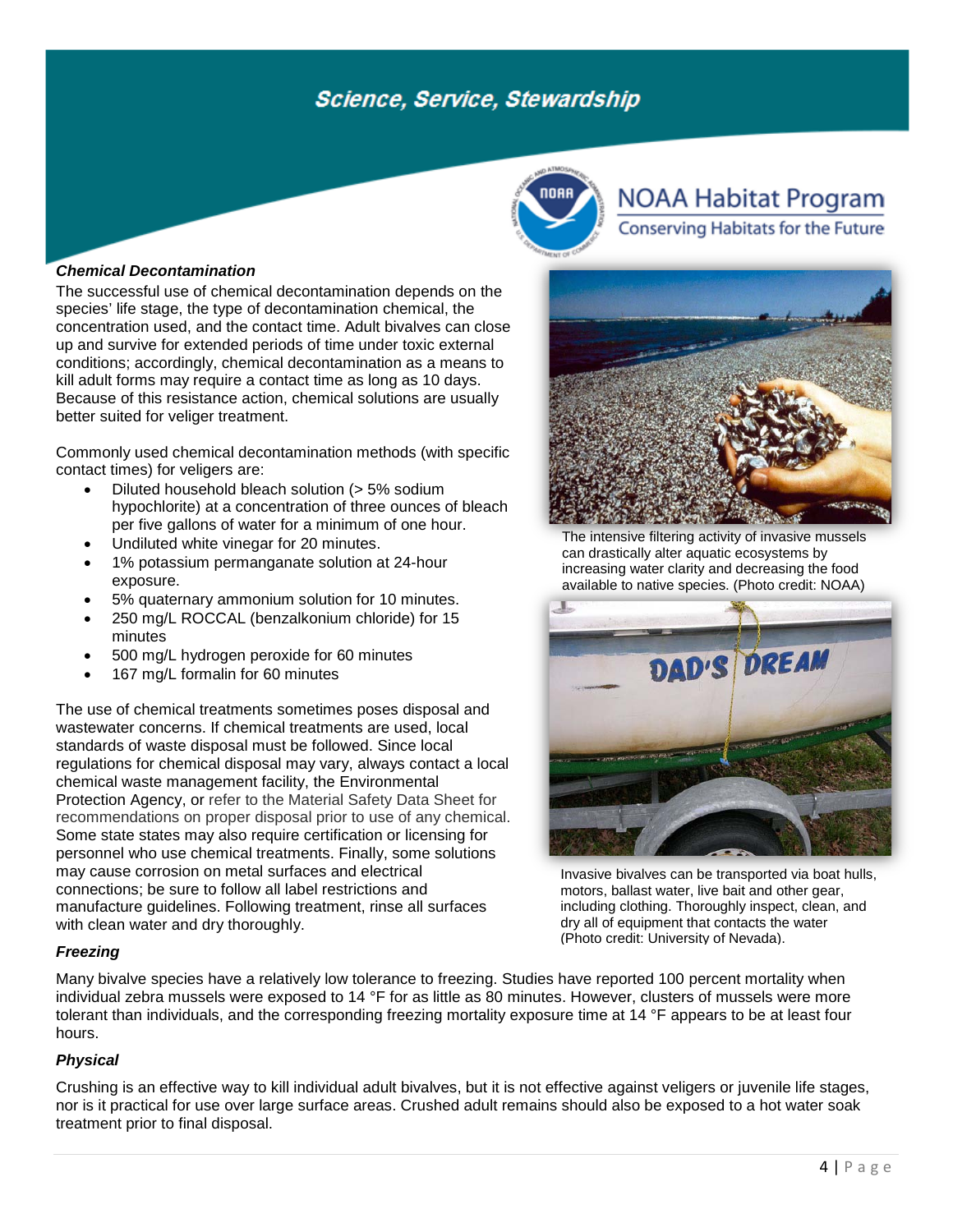

# **NOAA Habitat Program** Conserving Habitats for the Future

### **Common Invasive Bivalve Species within the United States**

### **Zebra mussel (***Dreissena polymorpha***)**

*Distinctive Features:* Specimens exhibit a D-shaped shell, often with dark and light-colored stripes; however, the pattern varies greatly to where there are no stripes, only dark or light colored shells. Adults reach a maximum length of about 50 mm.

*Habitat:* Prefer temperate, shallow (<50 feet) freshwaters; can inhabit brackish waters ranging from 0.2 to 2.5 ppt.

*Native Range:* Black, Caspian, and Azov Seas *Date of arrival:* 1988 (Lake St. Clair)



**Above**: Range of color variations of the **zebra mussel** (*Dreissena polymorpha*) Photo Credit: U.S. Geological Survey Archive, U.S. Geological Survey, Bugwood.org

### **False dark mussel (***Mytilopsis leucophaeata***)**

*Distinctive Features:* Specimens are small, rarely exceeding 2cm in length. Adult mussels are dark brown while juveniles have a striped pattern on their outer shells. Often confused with the zebra mussel (*Dreissena polymorpha*); however, the shell is less angular and exhibits an internal tooth-like projection inside the end of the shell.

*Habitat:* Occupies both freshwater and brackish estuary habitats Prefers salinity ranges from 3 to 15 ppt *Native Range:* Gulf of Mexico *Date of arrival:* 1996 (Hudson River)



### **Quagga mussel (***Dreissena bugensis)*

*Distinctive Features:* Shell color is usually light tan to almost white, with black, cream, or white bands. They usually have dark concentric rings on the shell on their ventral side and are paler in color near the hinge. Often confused with the zebra mussel (*Dreissena polymorpha*); however the shell is rounder and slightly larger, reaching a maximum size of ~20 mm. The quagga also has a convex ventral side that can sometimes be distinguished by placing shells on their ventral side; a quagga mussel will topple over, whereas a zebra mussel will not.

*Habitat:* Prefer temperate, freshwaters; can inhabit brackish waters. Prefers deeper waters (>90 feet). Can tolerate a much wider range of temperatures, salinity, and water depths than zebra mussels.

*Native Range:* Dneiper River drainage of Ukraine and Ponto-Caspian Sea

*Date of arrival:* 1989 (Lake Erie)



**Above: quagga mussel (***Dreissena bugensis*) Photo Credit: U.S. Geological Survey

**Left:** Inner and out shell of the **false dark mussel**  (*Mytilopsis leucophaeata*) Photo credit: Annick Verween, University of Gent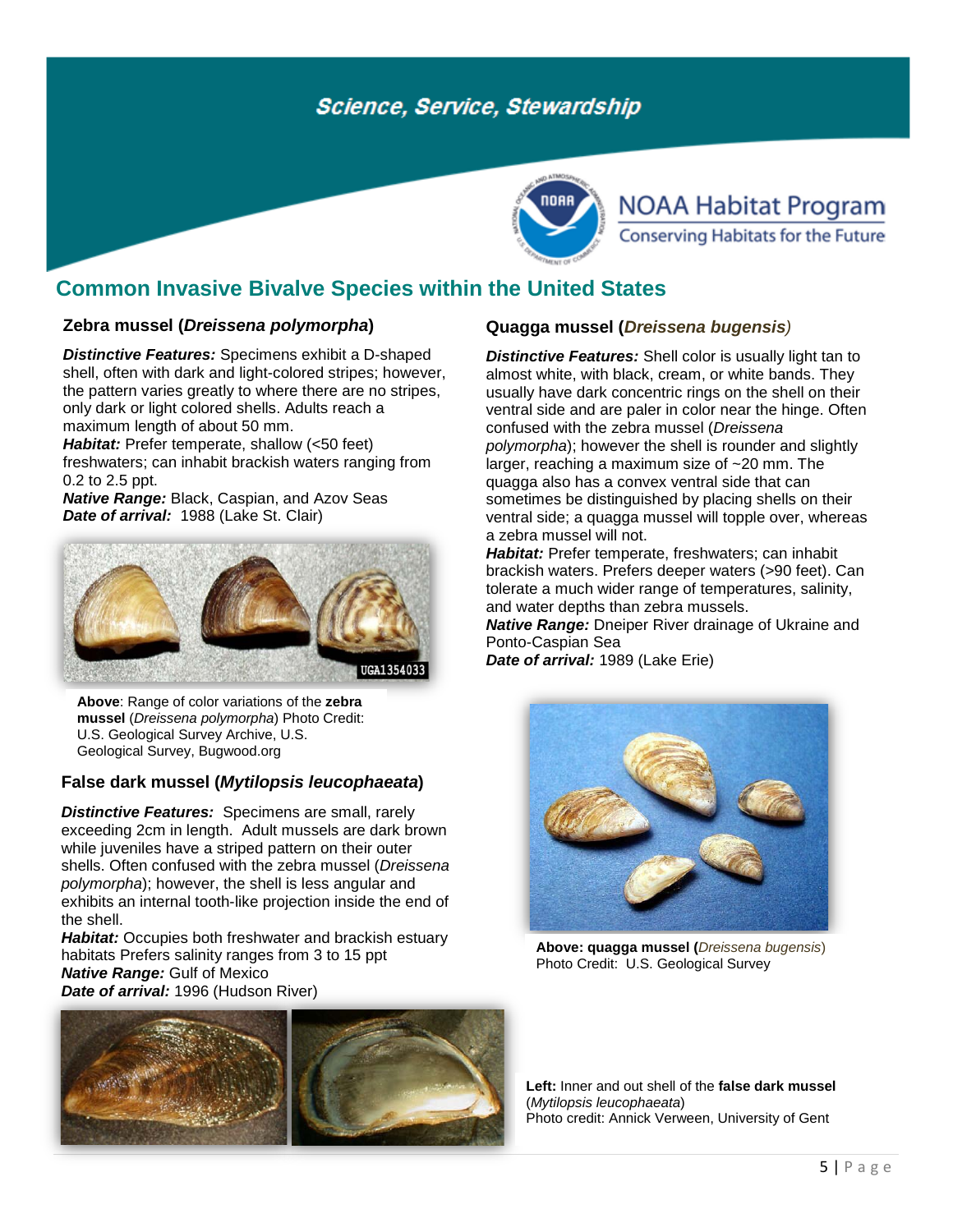### **[Asian mussel](http://nas.er.usgs.gov/queries/SpeciesList.asp?Group=&Genus=Musculista&Species=&ComName=) (***Musculista senhousia***)**

*Distinctive Features:* Small olive-green, vellow-green or greenish-brown mussel, which grows to a maximum length of 35 mm, but most commonly 10-25mm in length and up to 12mm in width. There are pale purple stripes radiating from the center of growth out to the hind margin of the shell; often there are dark purple-brown, wavy or zigzag, concentric lines or arcs surrounding the center of growth. The shell is smooth and shiny, and the interior is a purplish-gray, with the stripes often showing through the thin shell. The lower edge of the shell, opposite the hinge, is often slightly concave.

*Habitat:* Intertidal and subtidal, up to 20m depth on both hard and soft substrates.

*Native Range:* Asia - from Siberia, the Kurile Islands, Japan, Korea, and along the China coast to Singapore *Date of arrival:* 1924 (Puget Sound)



**Above:** Inner and out shell of the **Asian mussel**  (*Musculista senhousia*) Photo credit: Photo credit: Huitres and Co.

### **[Brown mussel](http://nas.er.usgs.gov/queries/FactSheet.asp?speciesID=109) (***Perna perna***)**

*Distinctive Features:* Shell is smooth and elongate, reaching a maximum size of 90mm in intertidal zones and a maximum size of 120mm is reached in sublittoral zones*.* The shell is brown in color; thin around the edges and thickens posteriorly. Its best identifying characteristic is an internal "divided posterior retractor mussel scar."

*Habitat:* Restricted to subtidal zones of cooler subtropical rocky shores

*Native Range:* Africa, Europe, and South America *Date of arrival:* 1990 (Port Aransas Pass, Gulf of Mexico)



# **NOAA Habitat Program** Conserving Habitats for the Future

### **[Green mussel](http://nas.er.usgs.gov/queries/FactSheet.asp?speciesID=110) (***Perna viridis***)**

**Distinctive Features:** The Asian green mussel is a large mussel 80-100mm in length; occasionally reaching 165mm. Juveniles have a distinctive bright green shell, which fades to brown with green edges in adults. The exterior surface of the shell is smooth with characteristic concentric growth rings and a slightly concave ventral margin. The inner surface of the shell is smooth with an iridescent pale blue to green hue. The ridge, which supports the ligament connecting the two shell valves, is finely pitted. The beak has interlocking teeth—one in the right valve, two in the left. Characteristic features of this species also include a wavy posterior and a large kidney-shaped abductor muscle.

*Habitat:* Generally inhabit intertidal, subtidal and estuarine environments with high salinity *Native Range:* Widely distributed in the *Asia-Pacific region*

*Date of arrival:* 1999 (Tampa Bay**,** Florida)



**Upper[: green mussel](http://nas.er.usgs.gov/queries/FactSheet.asp?speciesID=110)** (*Perna viridis*); **Lower: brown mussel** (*Perna perna*) Photo credits: Schooner Specimen Shells

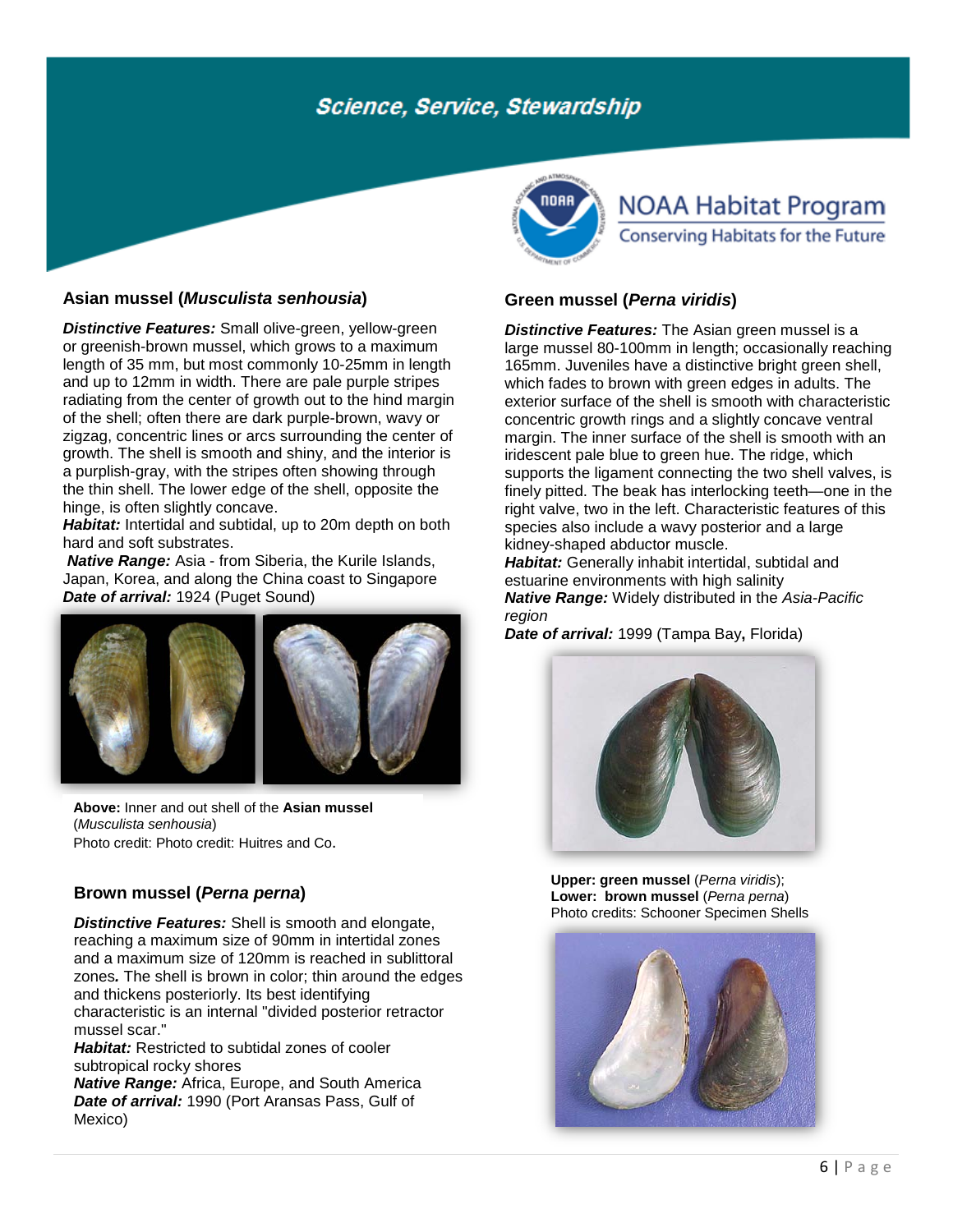### **[Mediterranean blue mussel](http://nas.er.usgs.gov/queries/FactSheet.asp?speciesID=107) (***Mytilus galloprovincialis***)**

#### *Distinctive Features:*

Specimens can grow up to 15cm, although typically only reach 5-8cm. The outside is dark blue or brown to almost black with relatively distinct growth lines. Shell is elongated oval-shaped with very narrow anterior and wide posterior; apex is slightly curved downwards at the left end.

*Habitat:* Typically requires rocky coastlines with a high rate of water flow.

*Native Range:* Mediterranean coast and the Black and Adriatic Seas.

*Date of arrival:* 1880 (Northern California)



**Above[: Mediterranean blue mussel](http://nas.er.usgs.gov/queries/FactSheet.asp?speciesID=107)** (*Mytilus galloprovincialis*) Photo credit: www.naris.go.kr

### **Charru [mussel](http://nas.er.usgs.gov/queries/FactSheet.asp?speciesID=106) (***Mytella charruana***)**

*Distinctive Features:* Specimens are usually less than 2 cm in length but may exceed 4 cm. The shell is mostly dark brown to black and has visible, semicircular rings; exhibiting a wavy dark (brown, purple, dark green) and light (cream) pattern. The interior of the shell is iridescent purple. This mussel can be distinguished from other common native mussels by the lack of distinct ridges (ribs) on the exterior of the shells.

**Habitat:** Euryhaline species; able to adapt to a wide range of salinities

*Native Range:* Mexico and South America *Date of arrival:* 1986 (Jacksonville, Florida)



# **NOAA Habitat Program** Conserving Habitats for the Future

### **Pacific oyster (***Crassostrea gigas***)**

*Distinctive Features:* Shell color is variable and usually pale white or off-white with purple streaks and spots. The two valves are unequal in size and shape; the left valve is slightly convex and the right valve is quite deep and cup shaped. Shell appearance varies widely depending on the environment where it is attached; a rounded shape with extensive fluting on hard substrata, an ovate and smooth shell on soft substrata, and a solid shape with irregular margins on mini-reefs. Mature specimens average 150-200mm, but can reach sizes over 400 mm long.

*Habitat:* Intertidal and subtidal zones; prefer hard surfaces in shallow or sheltered waters *Native Range:* Pacific coast of Japan and Southeast Asia.

*Date of arrival:* 1875 (Puget Sound)



**Above: Pacific oyster** (*Crassostrea gigas*) Photo credit: Linda Schroeder of The Pacific Northwest Shell Club

**Above: [Charru mussel](http://nas.er.usgs.gov/queries/FactSheet.asp?speciesID=106)** (*Mytella charruana*) Photo credit: Jacksonville Shells



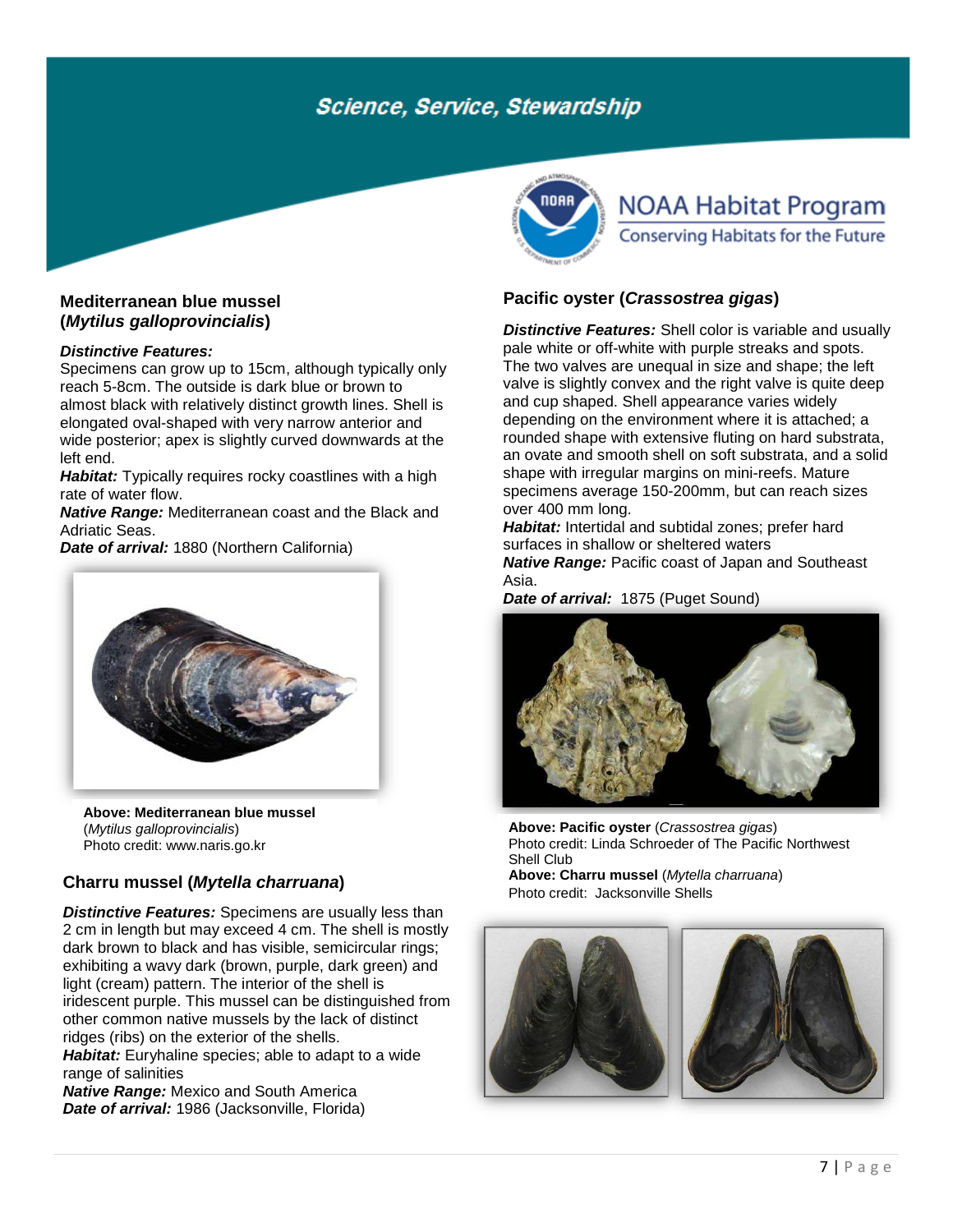### **Overbite clam (***Corbula amurensis)*

#### *Distinctive Features:*

The shell grows up to about 25 mm long and has the shape of a broad isosceles triangle. It lives partly buried in the sediment, with its hind third or half exposed above the surface. The exposed portion of the shell is often stained brown, in contrast to the buried portion of the clam which will remain white or yellow. The valves are thin and smooth although older specimens appear wrinkled on the shell surface. The right half of the shell is a bit larger than the left and slightly "overbites" it at the lower margin.

*Habitat:* Mostly subtidal, but it has been found in the intertidal zone. Highly tolerant species as it exists in salinities of 1-33 ppt, tropical to cold temperate waters, and all sediment types.

*Native Range:* Southern Siberia, Japan, Korea and China

*Date of arrival:* 1986 (San Francisco Bay)



**Left: Overbite Clam**  (*Corbula amurensis)* Photo credit: Stillman Lab, UC Berkeley

### **[Purple varnish clam](http://nas.er.usgs.gov/queries/FactSheet.asp?speciesID=2259) (***Nuttallia obscurata***)**

*Distinctive Features:* Specimens are oval shaped, with the posterior end slightly longer and more angular. The shell is relatively flat, with a large external hinge ligament, and grows to a length of approximately 5.5 cm. The outer surface of the shell is covered in a shiny brown coating (periostracum) which is usually worn off near the hinge. The interior surface of the shell is usually a uniform shade of purple, may sometimes appear white. *Habitat:* Typically found in upper one third of the intertidal zone; prefers sand and gravel substrates. High tolerance for freshwater as the most abundant populations are found within areas of freshwater seepage.

*Native Range:* Japan, Korea and possibly China *Date of arrival:* 1991 (Strait of Georgia)



# **NOAA Habitat Program** Conserving Habitats for the Future

### **Asian Clam (***Corbicula fluminea***)**

*Distinctive Features*: Shells are oval to nearly triangular in shape, reaching 50 mm in length. The exterior of the shell is normally a yellow-green to brown in color with thick, concentric rings. Dark shell morphs exist but are limited to the southwestern United States. Internally they may be white or purple and have long, leaf-like lateral teeth on each side of the beak (native freshwater mussels have only lateral teeth on one side of the beak or lack them entirely).

*Habitat*: Freshwater, able to withstand slightly brackish water (5-8%). Prefers running water and sand or gravel substrates.

*Native Range*: Southern and eastern Asia and Africa. *Date of arrival:* Asian clams were first documented on the West Coast in 1938



**Above: Asian clam** (*Corbicula fluminea*) Photo credit: Schooner Specimen Shells **Below: Purple varnish clam** (*Nuttallia obscurata*) Photo credit: Linda Schroeder of The Pacific Northwest Shell Club